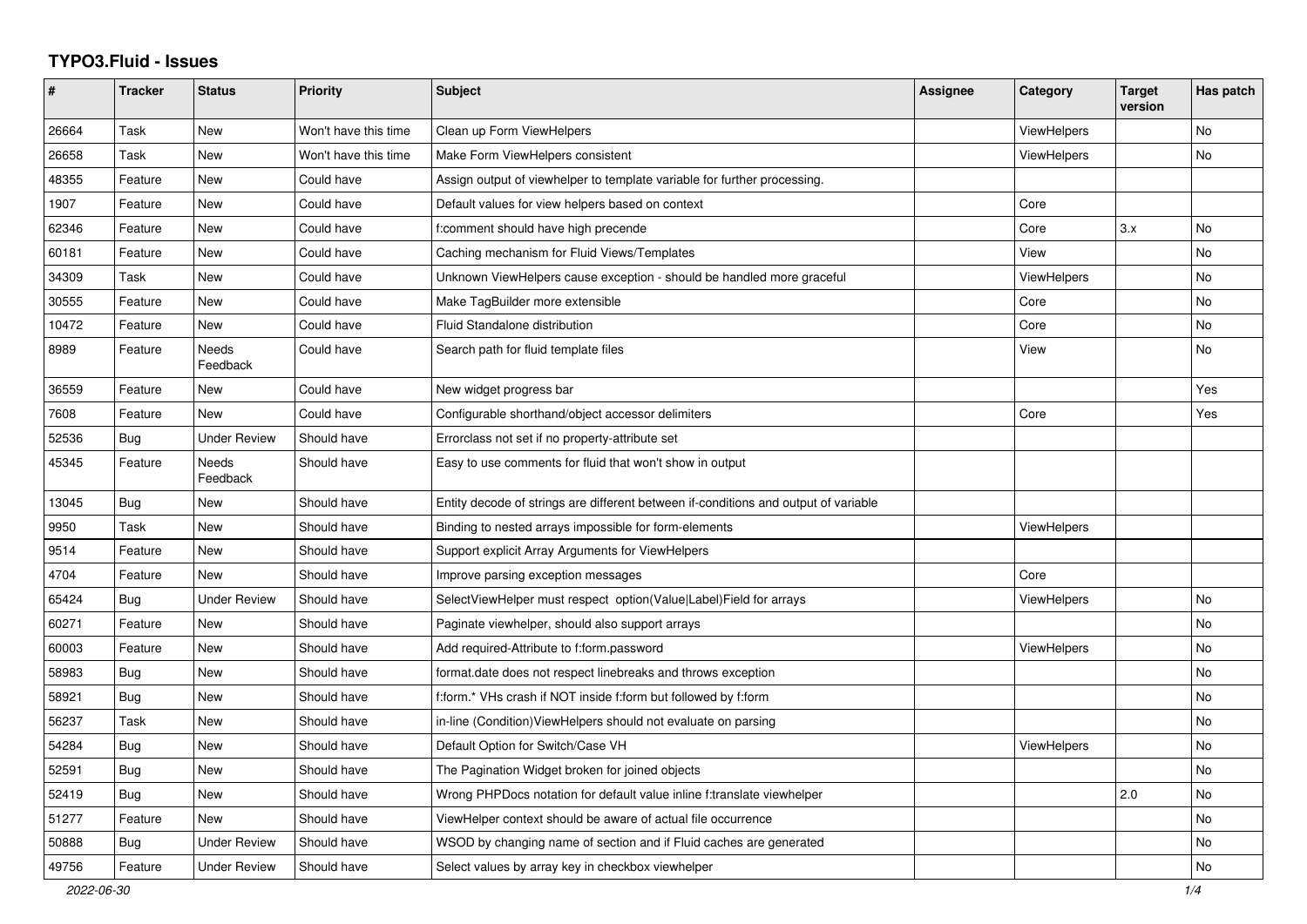| $\vert$ # | <b>Tracker</b> | <b>Status</b>            | <b>Priority</b> | <b>Subject</b>                                                                                              | <b>Assignee</b> | Category           | <b>Target</b><br>version | Has patch |
|-----------|----------------|--------------------------|-----------------|-------------------------------------------------------------------------------------------------------------|-----------------|--------------------|--------------------------|-----------|
| 49600     | <b>Bug</b>     | <b>New</b>               | Should have     | f:form tag shown as a HTML on frontend                                                                      |                 | <b>ViewHelpers</b> |                          | <b>No</b> |
| 47669     | Task           | New                      | Should have     | FormViewHelper does not define the default request method                                                   |                 |                    |                          | <b>No</b> |
| 47006     | <b>Bug</b>     | <b>Under Review</b>      | Should have     | widget identifier are not unique                                                                            |                 |                    |                          | No        |
| 46545     | Feature        | New                      | Should have     | Better support for arrays in options of SelectViewHelper                                                    |                 |                    |                          | No        |
| 46289     | Bug            | <b>Needs</b><br>Feedback | Should have     | Enable Escaping Interceptor in XML request format                                                           |                 | View               | 2.0.1                    | <b>No</b> |
| 46257     | Feature        | <b>Under Review</b>      | Should have     | Add escape sequence support for Fluid                                                                       |                 | Core               |                          | No        |
| 46091     | Task           | Needs<br>Feedback        | Should have     | Show source file name and position on exceptions during parsing                                             |                 |                    |                          | <b>No</b> |
| 45394     | Task           | New                      | Should have     | Forwardport Unit test for standalone view                                                                   |                 | View               |                          | No        |
| 45153     | Feature        | <b>New</b>               | Should have     | f:be.menus.actionMenuItem - Detection of the current select option is insufficient                          |                 |                    |                          | <b>No</b> |
| 44234     | Bug            | <b>Under Review</b>      | Should have     | selectViewHelper's sorting does not respect locale collation                                                |                 | <b>ViewHelpers</b> | 2.1                      | <b>No</b> |
| 43072     | Task           | New                      | Should have     | Remove TOKENS for adding templates fallback in Backporter                                                   |                 | View               |                          | No        |
| 43071     | Task           | New                      | Should have     | Remove TOKENS for adding fallback teplates in B                                                             |                 |                    |                          | No        |
| 42743     | Task           | <b>New</b>               | Should have     | Remove inline style for hidden form fields                                                                  |                 |                    |                          | No        |
| 42397     | Feature        | New                      | Should have     | Missing viewhelper for general links                                                                        |                 |                    |                          | No        |
| 40081     | Feature        | New                      | Should have     | Allow assigned variables as keys in arrays                                                                  |                 |                    |                          | No        |
| 39990     | Bug            | New                      | Should have     | Same form twice in one template: hidden fields for empty values are only rendered<br>once                   |                 | Core               |                          | <b>No</b> |
| 39936     | Feature        | New                      | Should have     | registerTagAttribute should handle default values                                                           |                 | ViewHelpers        |                          | No        |
| 38130     | Feature        | <b>New</b>               | Should have     | Checkboxes and multiple select fields should have an assignable default value                               |                 |                    |                          | <b>No</b> |
| 37619     | Bug            | <b>New</b>               | Should have     | Fatal Error when using variable in name attribute of Section ViewHelper                                     |                 | <b>ViewHelpers</b> |                          | No        |
| 36655     | Bug            | <b>New</b>               | Should have     | Pagination Links                                                                                            |                 | Widgets            |                          | <b>No</b> |
| 36410     | Feature        | New                      | Should have     | Allow templates to send arguments back to layout                                                            |                 | ViewHelpers        |                          | No        |
| 34682     | <b>Bug</b>     | <b>Under Review</b>      | Should have     | Radio Button missing checked on validation error                                                            |                 | <b>ViewHelpers</b> |                          | <b>No</b> |
| 33215     | Feature        | <b>New</b>               | Should have     | RFC: Dynamic values in ObjectAccess paths                                                                   |                 |                    |                          | No        |
| 31955     | Feature        | New                      | Should have     | f:uri.widget                                                                                                |                 | Widgets            |                          | No        |
| 28554     | Bug            | New                      | Should have     | (v4) implement feature flag to disable caching                                                              |                 |                    |                          | <b>No</b> |
| 28553     | Bug            | New                      | Should have     | improve XHProf test setup                                                                                   |                 |                    |                          | <b>No</b> |
| 28552     | Bug            | <b>New</b>               | Should have     | (v5) write ViewHelper test for compiled run; adjust functional test to do two passes<br>(uncached & cached) |                 |                    |                          | <b>No</b> |
| 28550     | <b>Bug</b>     | New                      | Should have     | (v4) make widgets cacheable, i.e. not implement childnodeaccess interface                                   |                 |                    |                          | <b>No</b> |
| 28549     | <b>Bug</b>     | <b>New</b>               | Should have     | make widgets cacheable, i.e. not implement childnodeaccess interface                                        |                 |                    |                          | <b>No</b> |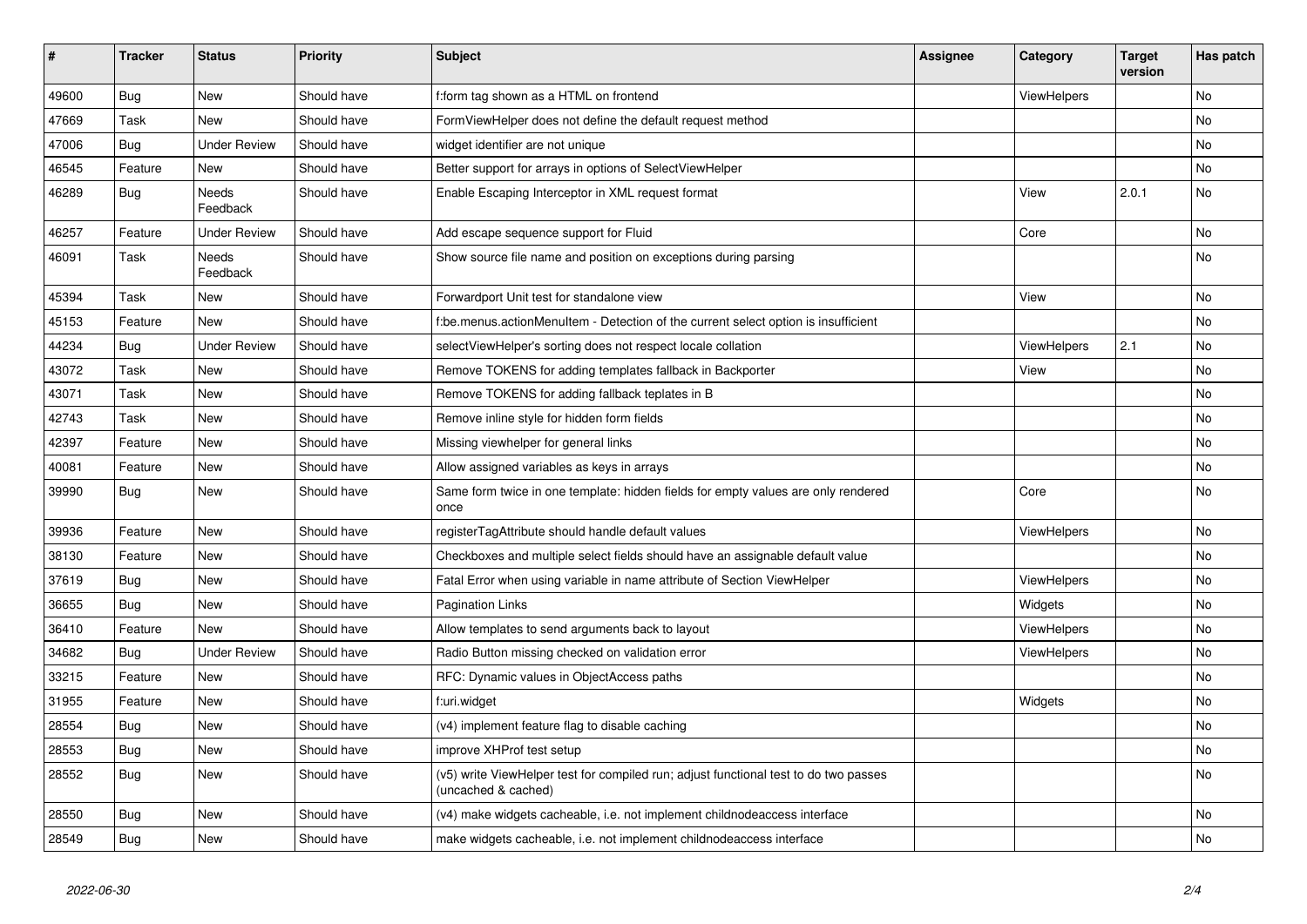| ∦     | <b>Tracker</b> | <b>Status</b>       | <b>Priority</b> | <b>Subject</b>                                                                                         | <b>Assignee</b>             | Category           | <b>Target</b><br>version | Has patch |
|-------|----------------|---------------------|-----------------|--------------------------------------------------------------------------------------------------------|-----------------------------|--------------------|--------------------------|-----------|
| 10911 | Task           | New                 | Should have     | Tx_Fluid_ViewHelpers_Form_AbstractFormViewHelper->renderHiddenIdentityField<br>should be more reliable |                             | ViewHelpers        |                          | No        |
| 8648  | <b>Bug</b>     | New                 | Should have     | format.crop ViewHelper should support all features of the crop stdWrap function                        |                             | ViewHelpers        |                          | No        |
| 3481  | Bug            | New                 | Should have     | Use ViewHelperVariableContainer in PostParseFacet                                                      |                             | Core               |                          | No        |
| 3291  | Feature        | Needs<br>Feedback   | Should have     | Cacheable viewhelpers                                                                                  |                             |                    |                          | No        |
| 32035 | Task           | New                 | Should have     | Improve fluid error messages                                                                           |                             | Core               |                          | Yes       |
| 30937 | Bug            | New                 | Should have     | CropViewHelper stringToTruncate can't be supplied so it can't be easily extended                       |                             | ViewHelpers        |                          | Yes       |
| 57885 | Bug            | New                 | Must have       | Inputs are cleared from a second form if the first form produced a vallidation error                   |                             |                    |                          | No        |
| 51100 | Feature        | New                 | Must have       | Links with absolute URI should have the option of URI Scheme                                           |                             | ViewHelpers        |                          | No        |
| 49038 | <b>Bug</b>     | New                 | Must have       | form.select does not select the first item if prependOptionValue is used                               |                             |                    |                          | No        |
| 45384 | <b>Bug</b>     | New                 | Must have       | Persisted entity object in widget-configuration cannot be deserialized (after reload)                  |                             | Widgets            | 2.0.1                    | No        |
| 40064 | Bug            | New                 | Must have       | Multiselect is not getting persisted                                                                   |                             | <b>ViewHelpers</b> |                          | No        |
| 38369 | Bug            | <b>New</b>          | Must have       | Resource ViewHelpers should not fall back to request package                                           |                             | View               |                          | No.       |
| 27607 | Bug            | New                 | Must have       | Make Fluid comparisons work when first element is STRING, second is NULL.                              |                             | Core               |                          | No        |
| 5636  | Task           | <b>Under Review</b> | Must have       | Form RadioViewHelper and CheckBoxViewHelper miss check for existing object<br>before it is accessed.   |                             |                    |                          | No        |
| 60856 | Bug            | <b>New</b>          | Must have       | Target attribute not supported by the form viewhelper                                                  |                             | ViewHelpers        |                          | Yes       |
| 54195 | Task           | New                 | Should have     | Rename and move FormViewHelper's errorClass value, currently 'f3-form-error'                           | Adrian Föder                | ViewHelpers        |                          | No        |
| 51239 | Bug            | <b>Under Review</b> | Must have       | AbstractViewHelper use incorrect method signature for "\$this->systemLogger->log()"                    | Adrian Föder                | Core               |                          | Yes       |
| 53806 | Bug            | <b>Under Review</b> | Should have     | Paginate widget maximumNumberOfLinks rendering wrong number of links                                   | <b>Bastian</b><br>Waidelich | Widgets            |                          | No        |
| 58862 | Bug            | Needs<br>Feedback   | Should have     | FormViewHelper doesn't accept NULL as value for \$arguments                                            | Bastian<br>Waidelich        | ViewHelpers        |                          | Yes       |
| 59057 | Bug            | <b>Under Review</b> | Must have       | Hidden empty value fields shoud be disabled when related field is disabled                             | <b>Bastian</b><br>Waidelich | ViewHelpers        |                          | No        |
| 3725  | Feature        | New                 | Could have      | <b>CSS Engine</b>                                                                                      | Christian Müller            | <b>ViewHelpers</b> |                          | No        |
| 55008 | Bug            | <b>Under Review</b> | Should have     | Interceptors should be used in Partials                                                                | Christian Müller            |                    |                          | No        |
| 33628 | Bug            | Needs<br>Feedback   | Must have       | Multicheckboxes (multiselect) for Collections don't work                                               | Christian Müller            | ViewHelpers        |                          | No        |
| 37095 | Feature        | New                 | Should have     | It should be possible to set a different template on a Fluid TemplateView inside an<br>action          | Christopher<br>Hlubek       |                    |                          | No        |
| 43346 | Feature        | <b>Under Review</b> | Should have     | Allow property mapping configuration via template                                                      | Karsten<br>Dambekalns       | ViewHelpers        | 2.1                      | No        |
| 8491  | Task           | Needs<br>Feedback   | Should have     | link.action and uri.action differ in absolute argument                                                 | Karsten<br>Dambekalns       | ViewHelpers        |                          | No        |